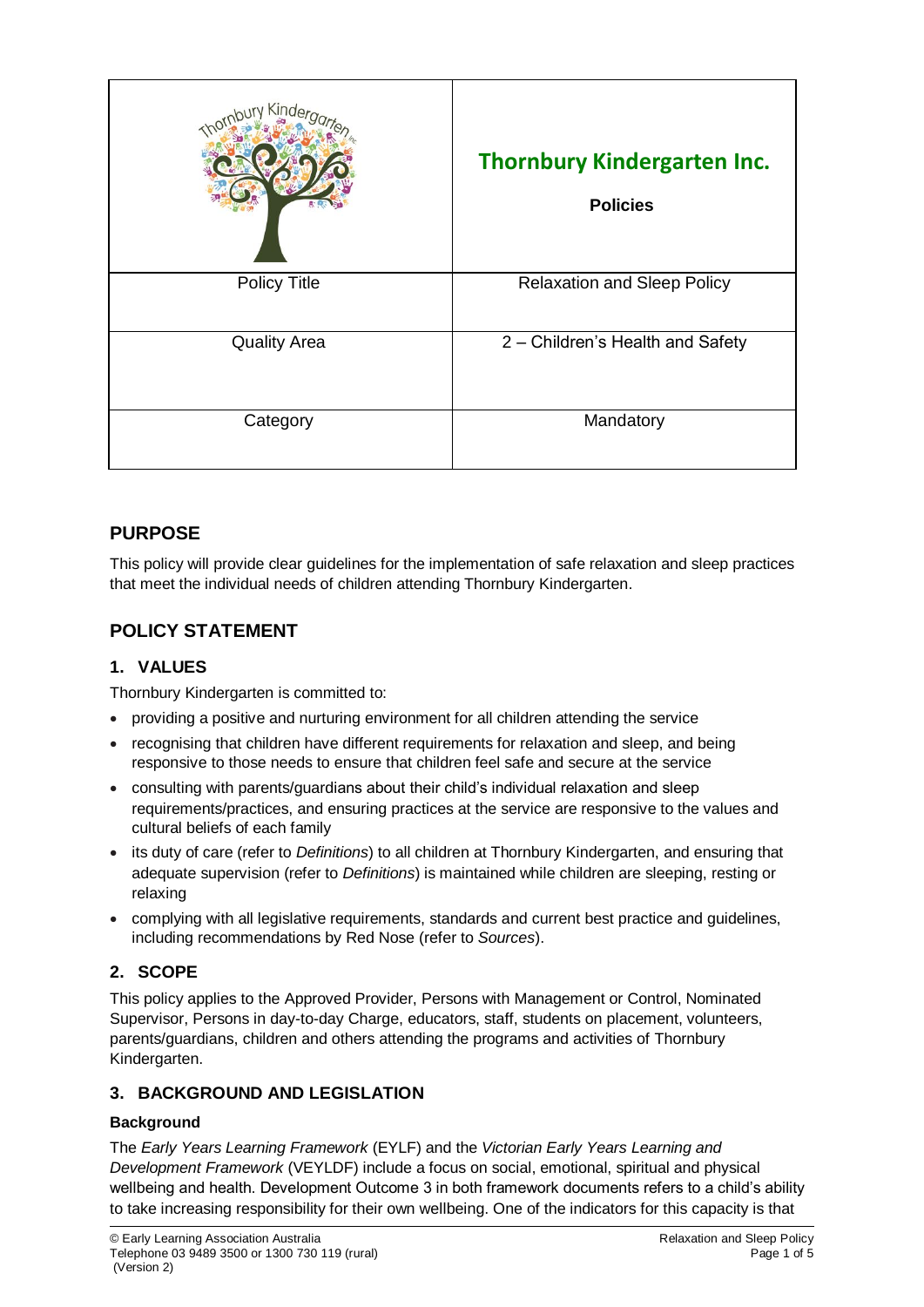children "recognise and communicate their bodily needs (for example thirst, hunger, rest, comfort, physical activity)". The EYLF suggests that to promote this, educators should:

- consider the pace of the day within the context of the community
- provide a range of active and restful experiences throughout the day, and support children to make appropriate decisions regarding participation.

Employers have a responsibility under the *Occupational Health and Safety Act* to provide a safe and healthy working environment. This duty extends to others present in the workplace, including children and volunteers. Providing a safe environment for children at the service includes complying with current Australian/New Zealand standards in relation to equipment, such as cots and mattresses (refer to *Sources*).

#### **Legislation and standards**

Relevant legislation and standards include but are not limited to:

- *Australian Consumer Law and Fair Trading Act 2012*
- *Australian Consumer Law and Fair Trading Regulations 2012*
- *Education and Care Services National Law Act 2010*
- *Education and Care Services National Regulations 2011*
- *National Quality Standard*, Quality Area 2: Children's Health and Safety
- *Occupational Health and Safety Act 2004*

### **4. DEFINITIONS**

The terms defined in this section relate specifically to this policy. For commonly used terms e.g. Approved Provider, Nominated Supervisor, Regulatory Authority etc. refer to the *General Definitions* section of this PolicyWorks manual provided in each Foyer.

**Adequate supervision:** Adequate supervision refers to constant, active and diligent supervision of every child at the service. Adequate supervision requires that educators are always in a position to observe each child, respond to individual needs, and immediately intervene if necessary. Variables affecting supervision levels include:

- number, age and abilities of children
- number and positioning of educators
- current activity of each child
- areas in which the children are engaged in an activity (visibility and accessibility)
- developmental profile of each child and of the group of children
- experience, knowledge and skill of each educator
- need for educators to move between areas (effective communication strategies).

**Duty of care:** A common law concept that refers to the responsibilities of organisations to provide people with an adequate level of protection against harm and all reasonable foreseeable risk of injury.

**Red Nose:** (formerly SIDS and Kids), the recognised national authority on safe sleeping practices for infants and children (refer to *Sources)*

**Relaxation/rest:** A period of inactivity, solitude, calmness or tranquillity.

**SIDS (Sudden Infant Death Syndrome):** The unexpected and unexplained death of an infant, usually occurring during sleep.

### **5. SOURCES AND RELATED POLICIES**

#### **Sources**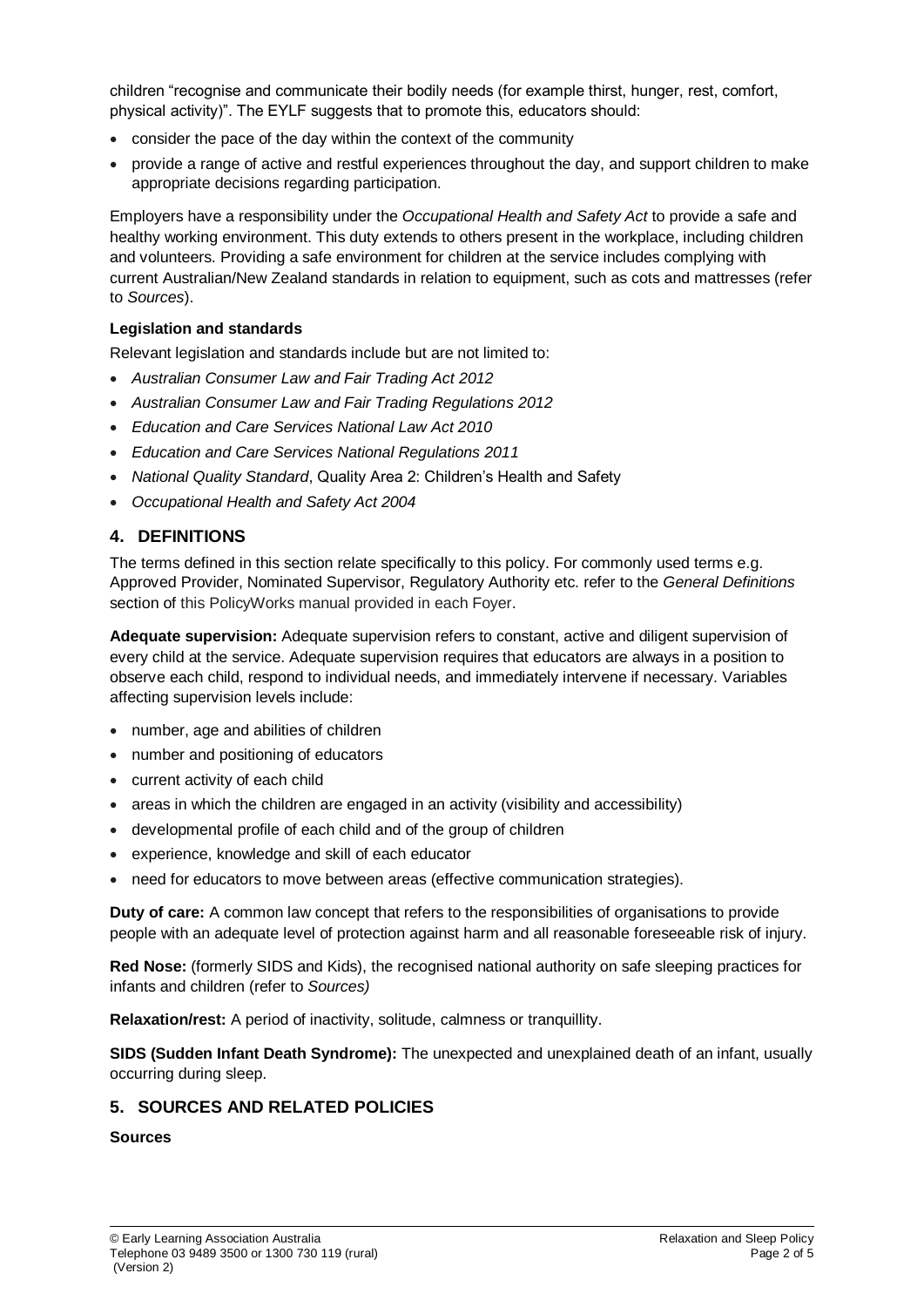- *Belonging, Being & Becoming – The Early Years Learning Framework for Australia* (EYLF): [https://docs.education.gov.au/documents/belonging-being-becoming-early-years-learning](https://docs.education.gov.au/documents/belonging-being-becoming-early-years-learning-framework-australia)[framework-australia](https://docs.education.gov.au/documents/belonging-being-becoming-early-years-learning-framework-australia)
- The Royal Children's Hospital Melbourne, *Grow and Thrive - Sleep,* Volume 2 No 1, February 2014, Centre for Community Child Health: [https://www.rch.org.au/ccch/publications](https://www.rch.org.au/ccch/publications-resources/grow-thrive%20/Grow___Thrive_-_Sleep/)resources/grow-thrive /Grow Thrive - Sleep/
- Australian Competition & Consumer Commission (2016), *Consumer product safety – a guide for businesses & legal practitioners*: [https://www.accc.gov.au/publications/consumer-product-safety-a](https://www.accc.gov.au/publications/consumer-product-safety-a-guide-for-businesses-legal-practitioners)[guide-for-businesses-legal-practitioners](https://www.accc.gov.au/publications/consumer-product-safety-a-guide-for-businesses-legal-practitioners)
- Australian Children's Education & Care Quality Authority, *Safe sleep and rest practices*: <https://www.acecqa.gov.au/resources/supporting-materials/infosheet/safe-sleep-and-rest-practices>
- WorkSafe Victoria, *Children's services – occupational health and safety compliance kit*: [https://www.worksafe.vic.gov.au/resources/childrens-services-occupational-health-and-safety](https://www.worksafe.vic.gov.au/resources/childrens-services-occupational-health-and-safety-compliance-kit)[compliance-kit](https://www.worksafe.vic.gov.au/resources/childrens-services-occupational-health-and-safety-compliance-kit)
- *Victorian Early Years Learning and Development Framework* (VEYLDF): <https://www.education.vic.gov.au/childhood/professionals/learning/Pages/veyldf.aspx>

### **Service policies**

- *Child Safe Environment Policy*
- *Hygiene Policy*
- *Incident, Injury, Trauma and Illness Policy*
- *Interactions with Children Policy*
- *Occupational Health and Safety Policy*
- *Supervision of Children Policy*

# **PROCEDURES**

### **The Approved Provider is responsible for:**

- taking reasonable steps to ensure the sleep/rest needs of children at the service are met, with regard to the age of children, developmental stages and individual needs (Regulation 81(1))
- regularly reviewing practices to ensure compliance with the recommendations of Red Nose in relation to safe sleeping practices for children (refer to *Sources*)
- providing information to ensure staff are kept informed of changing practices in relation to safe sleep practices for children
- ensuring parents/guardians are consulted about appropriate relaxation and sleep practices for their child
- protecting children from hazards and harm (Section 167 *Guide to the Education and Care Services National Law and the Education and Care Services National Regulations 2011* )
- consulting with staff in relation to OHS issues when purchasing new equipment for the service
- ensuring compliance with WorkSafe Victoria's *Children's services – occupational health and safety compliance kit* (refer to *Sources*), including in relation to staff lifting children
- ensuring adequate supervision of children at the service at all times, including during relaxation and sleep
- ensuring that rooms used for sleep and relaxation are well ventilated.

### **The Nominated Supervisor is responsible for:**

- taking reasonable steps to ensure the sleep/rest needs of children at the service are met with regard to the age of children, developmental stages and individual needs (Regulation 81(2))
- ensuring the educational program provides opportunities for each child to sleep, rest or engage in appropriate quiet play activities, as required
- protecting children from hazards and harm (Section 167)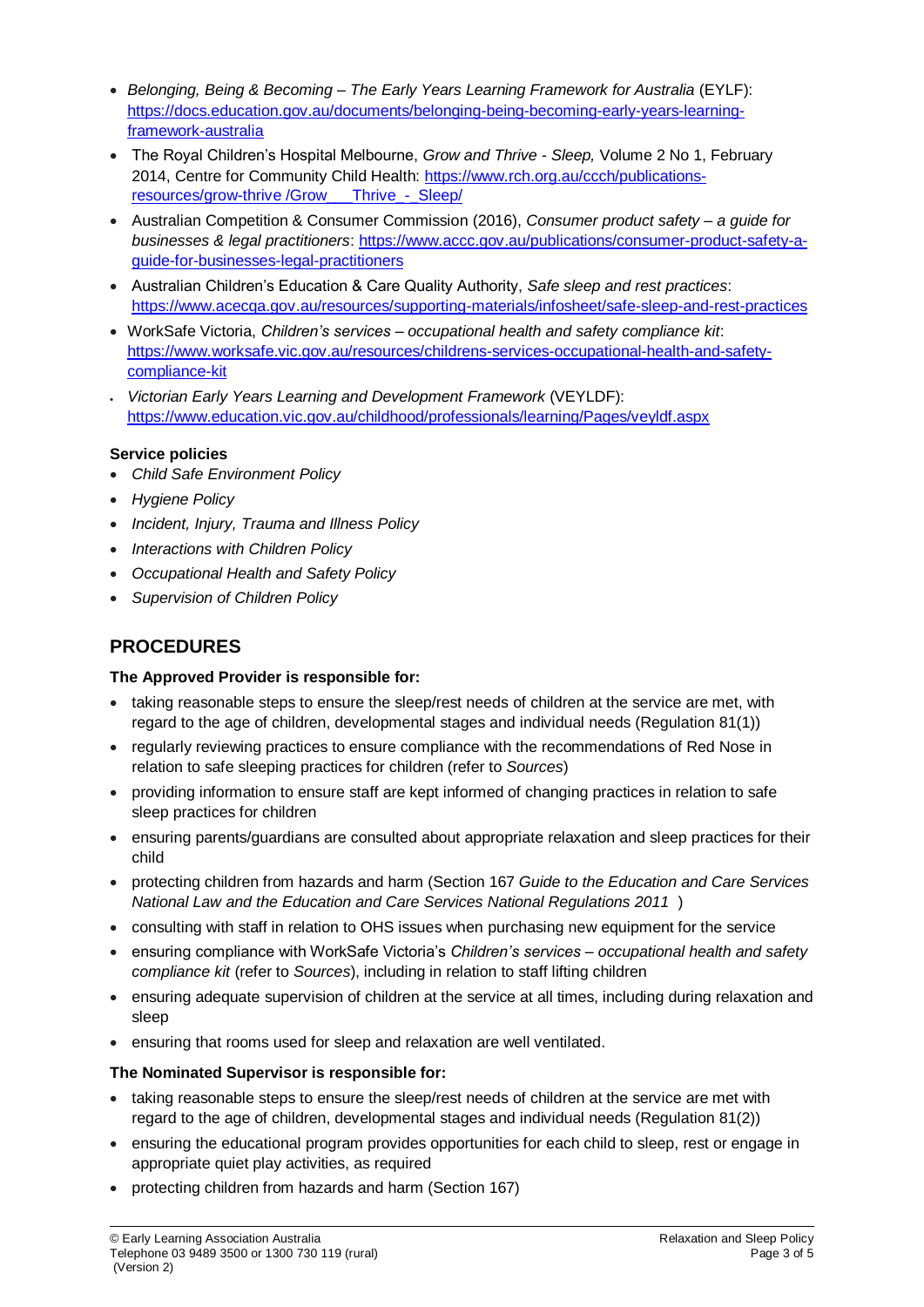- removing any hazards identified in the child's resting or sleeping environment and informing the Approved Provider, as soon as is practicable
- ensuring all staff and educators comply with the recommendations of Red Nose in relation to safe sleeping practices for children (refer to *Sources*)
- educating families about evidence-based safe sleeping practices
- ensuring all staff and educators comply with WorkSafe Victoria's *Children's services – occupational health and safety compliance kit* (refer to *Sources*) in relation to lifting children
- ensuring adequate supervision of children at the service at all times, including during relaxation and sleep.

#### **Educators and other staff are responsible for:**

- providing each child with appropriate opportunities for relaxation and sleep according to their needs
- complying with the recommendations of Red Nose in relation to safe sleeping practices for children (refer to *Sources*)
- developing relaxation and sleep practices that are responsive to:
	- $-$  the individual needs of children at the service
	- parenting beliefs, values, practices and requirements
	- $-$  the length of time each child spends at the service
	- circumstance or events occurring at a child's home
	- consistency of practice between home and the service
	- $-$  a child's general health and wellbeing
	- $-$  the physical environment, including room temperature, lighting, airflow and noise levels
- educating families about evidence-based safe sleeping practices
- minimising distress or discomfort for the children in their care
- ensuring that resting are not used as a behaviour guidance strategy (refer to *Interactions with Children Policy*)
- providing a range of opportunities for relaxation throughout the day
- complying with WorkSafe Victoria's *Children's services – occupational health and safety compliance kit* (refer to *Sources*), including in relation to lifting children
- providing input in relation to OHS issues when new equipment is purchased for the service
- removing any hazards identified in the child's resting or sleeping environment and informing the Nominated Supervisor or Approved Provider, as soon as is practicable
- ensuring that any hanging cords, mobiles, curtains and blinds are inaccessible to children
- providing adequate supervision (refer to *Definitions*) of all children, including during , rest and relaxation
- supervising children displaying symptoms of illness closely, especially when resting or sleeping (refer to *Incident, Injury, Trauma and Illness Policy*)
- ensuring that artificial heating, such as heat bags and hot-water bottles, is not used to provide warmth
- communicating children's rest and sleep times to co-workers during shift changes
- providing information to families about the service's relaxation and practices
- developing communication strategies to inform parents/guardians about their child's rest and sleep patterns, including times and length of sleep
- encouraging children's independence, and assisting children with dressing as needed.

#### **Parents/guardians are responsible for:**

- discussing their child's relaxation and sleep requirements and practices prior to commencing at the service, and when these requirements change
- providing information on the child's enrolment form if the child requires special items while resting or sleeping e.g. a comforter or soft toy.